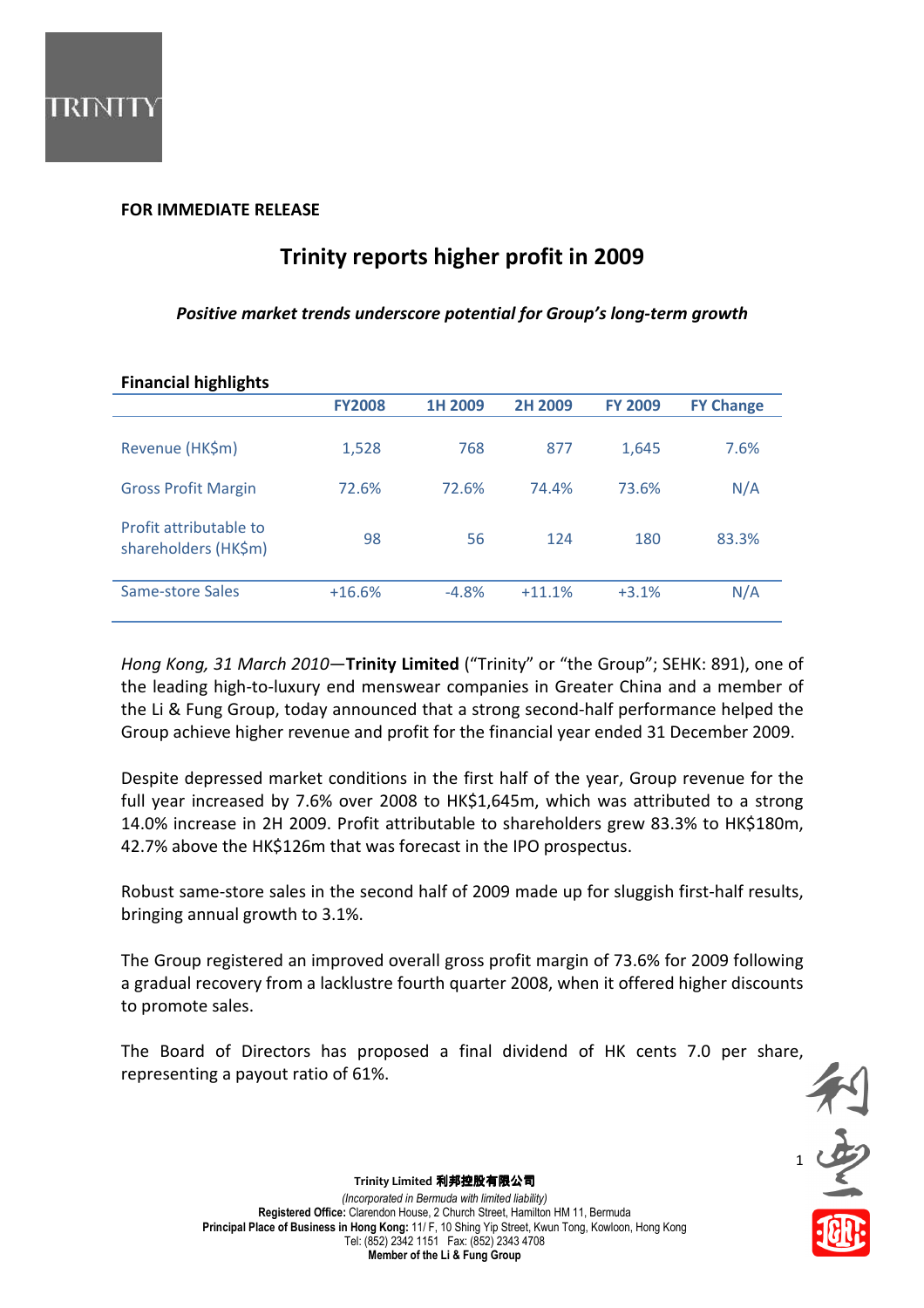

Mr Wong Yat Ming, Group Managing Director of Trinity, said, "The operating environment during the first half of 2009 was very challenging, yet the pace and scale of the rebound in the second half was above our expectations. Trinity's vertically integrated business model enabled the Group to make quick adjustments to capture growth opportunities as the market revived. In Hong Kong and Macau, where we operate a significant number of stores located in prime shopping areas favoured by Chinese Mainland tourists, we also benefitted from the continual growth of this customer segment with high spending power."

The performance in 2H 2009 was made possible as Trinity streamlined its retail network by resuming its expansion plan in the Mainland of China in the second half while upgrading or disposing of underperforming stores. Group performance was also aided by the rebound in local spending in Hong Kong.

The Group opened 51 new stores in 2009 in Greater China for a net increase of 10, taking into account the 41 that were closed when management took a prudent approach to the economic downturn. As of end 2009, Trinity operated 354 stores in Greater China, with 272 stores in 42 cities across the Mainland of China, 38 in Hong Kong & Macau and 44 in Taiwan; plus another 38 stores in Southeast Asia and South Korea under the Salvatore Ferragamo joint ventures.

Trends indicate the opportunity for Trinity to further penetrate the Mainland of China's high-to-luxury end menswear market, which is expected to enjoy double-digit growth in the coming year. With an increasing number of second- to fourth-tier cities entering the luxury market, luxury goods market in the Mainland of China grew at an estimated 12.1% in 2009 and is expected to become the world's largest by 2015.

Mr Wong concluded, "For 2010, we will continue to implement our well-defined strategy to further expand our store network, with emphasis on third- and fourth-tier cities that have lower operating costs and higher gross margin to maximise profitability. We will also continue to build our existing brand equity, targeting a double-digit percentage increase in same-store sales and a 20% net growth in the number of new stores. We expect the Hong Kong and Macau markets to continue growing as the number of Chinese Mainland tourists steadily increases. Trinity is poised to capitalize on the growth trend for luxury products on the Mainland of China."

– ENDS –



Trinity Limited 利邦控股有限公司

(Incorporated in Bermuda with limited liability) Registered Office: Clarendon House, 2 Church Street, Hamilton HM 11, Bermuda Principal Place of Business in Hong Kong: 11/ F, 10 Shing Yip Street, Kwun Tong, Kowloon, Hong Kong Tel: (852) 2342 1151 Fax: (852) 2343 4708 Member of the Li & Fung Group